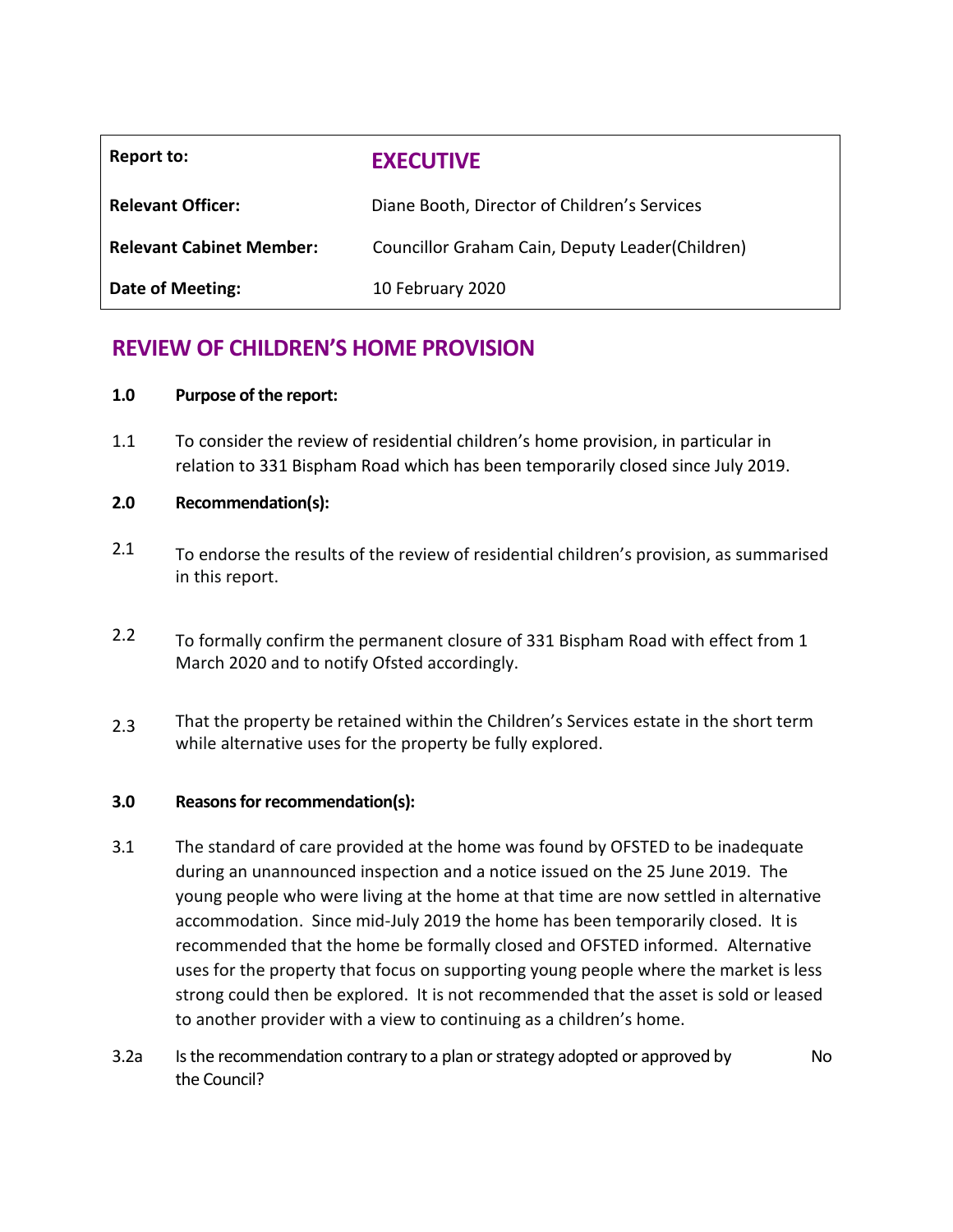- 3.2b Is the recommendation in accordance with the Council's approved budget? Yes
- **3.3** Other alternative options to be considered:

Do not close home, home will continue to be subject to inspection by OFSTED and costs incurred on staffing pending a long term outcome.

#### **4.0 Council priority:**

4.1 The relevant Council priority is: "Communities: Creating stronger communities and increasing resilience".

#### **5.0 Background information**

- 5.1 The home at 331 Bispham Road was found to be inadequate by OFSTED in their inspection in June 2019.
- 5.2 Immediate action was taken to safeguard the wellbeing of the residents, who with the support of their social workers and staff at the home, were able to move to new accommodation. The home was temporarily closed in July 2019. (decision PH41/2019 refers).
- 5.3 Blackpool Council has three residential homes for children registered with OFSTED. There is a six bedded residential home in Bispham owned and run by the Council which is the only long term residential home which was designed to provide residential accommodation for young people over 13 years old that is stable, secure and long lasting. Hornby Road is a provision which supports families with children with disabilities with respite. The Link is a provision designed to support families where there are children and young people on the edge of care to develop strategies that help them to stay together.
- 5.4 As a local authority, the Council increasingly seeking to ensure that children and young people are supported in a home that helps them achieve as close to normal family life as possible. The aim is to increase the proportion of our children who are placed in foster placements in local families and ensure that the Council only place children in a residential care environment when their needs cannot be met in a family home environment. Over time, it has been difficult for the home in Bispham to offer accommodation to six Blackpool children who are well matched to live together in a group living arrangement. The home has not been able to routinely meet the complex therapeutic needs of children who cannot be (at the time that a placement is sought) either be met in foster care or supported by private residential providers in the local area under the North West framework, not least because such needs can often not easily be met alongside five other children.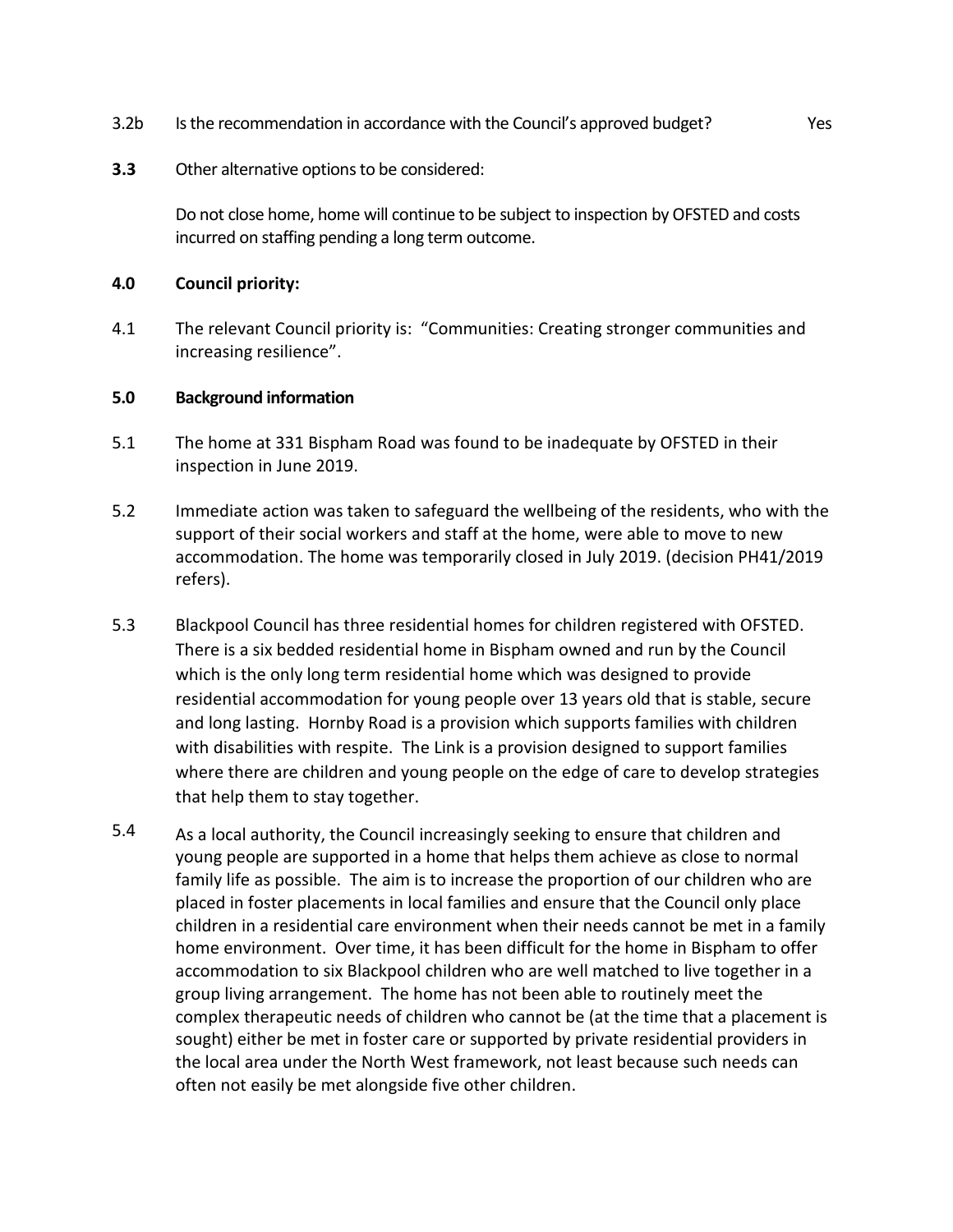5.5 Locally, there are a number of residential homes in Blackpool and across the Fylde Coast. There are 70 beds (excluding Hornby Road, the Link and Bispham) available in registered homes in Blackpool. When the beds in these homes are not in use by Blackpool, they are actively marketed to other local authorities. When children are accommodated by other local authorities in Blackpool this can be impactful on other local services, for example when children are missing from home, require support from the youth justice service and/ or have complex health needs. When a residential placement is sought that could be met at Bispham, it is usually the case that one can be found in the area and within agreed framework costs. As a result, over the past 2 years and longer, the home has not been operating at full capacity. For 78% of the time, the home has been operating at 66% capacity, for 15% of the time at 50% capacity and for 5% of the time, a 33% capacity.



- 5.6 Irrespective of the number of beds occupied at the home the base costs to the local authority are static. At full capacity the cost based on current staffing levels per bed per week is just over £2,000 per week. This compares favourably to similar placements in the private sector locally. At 66% capacity, the cost per bed per week is just over £3,000 per week. This is close to the average market placement cost for our current looked after cohort, but this figure includes young people who are complex and have high placement costs – whose needs could not be met at 331 Bispham Road. At 50% capacity the cost per bed per week exceeds £4,000 and at 33%, £6,000. These figures exclude any overspends in the budget.
- 5.7 The market has developed significantly in recent years, and the provision of support within a family setting with enhanced interventions mean that children who would traditionally have struggled to find and settle in a foster placement can now be supported in specialist placements. These placements are provided at a cost of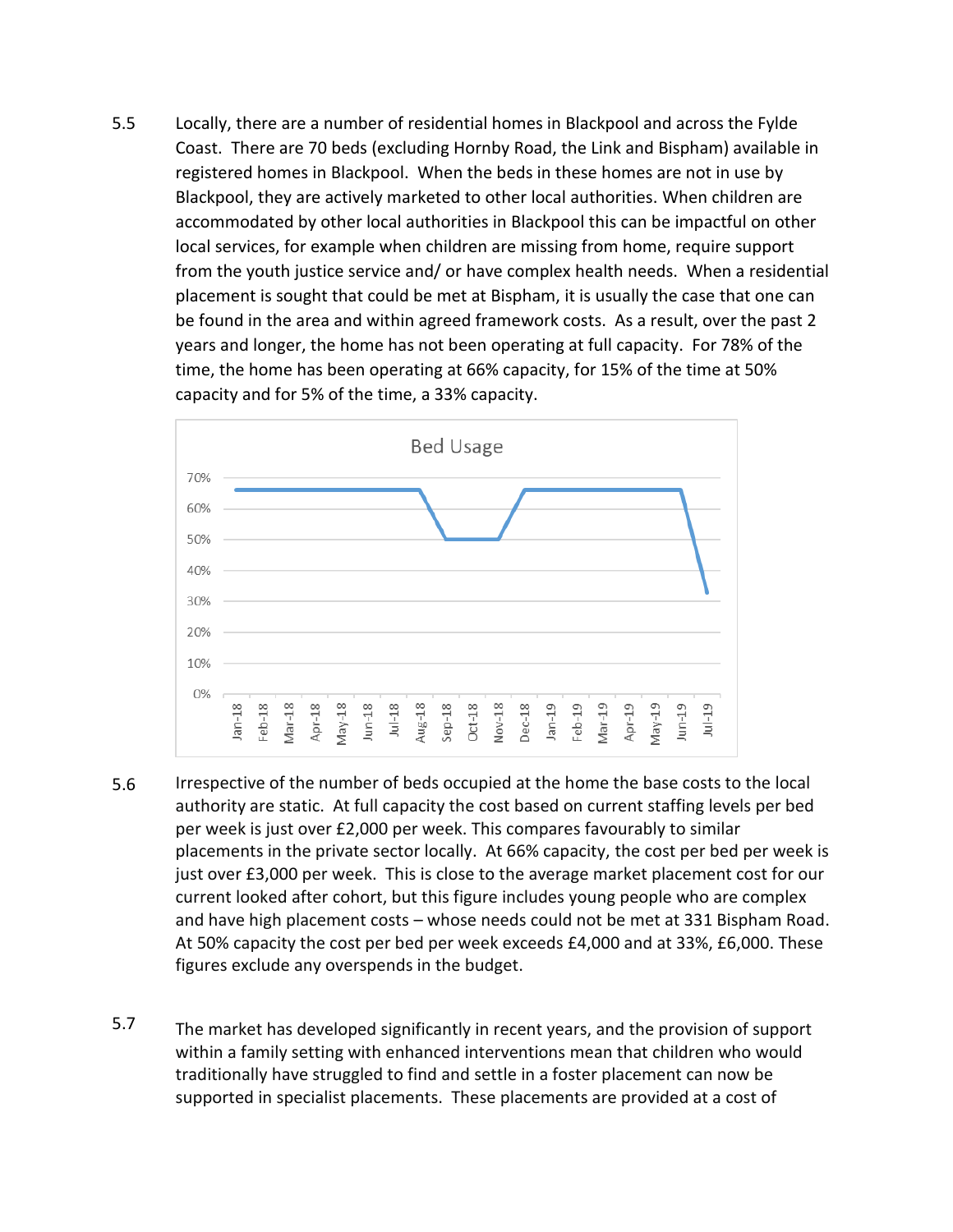between £1,000 and £1,200 per week, and, when they work well, offer stable family homes for children who have experienced and continue to experience the effects of neglect and trauma. We are seeking to further develop this market in and around Blackpool and expand significantly the provision of foster care directly commissioned with families by the local authority.

The home does not lend itself well to a modern group living environment for young people. The Service Manager for the service has expressed concern that significant structural change would be required in order to create an environment where children and young people could be best supported.

# 5.8 **Outcomes**

Over the past 19 months, five children have left the home at Bispham. One of these children went on to live in semi-independent living which would be a positive next step toward independence. Four children had to leave the home and move to another residential placement more able to meet their needs, suggesting that a core aim of providing stable long term placements that end only for a child or young person to be reunited with their family, move in to more independent living or leave a group home environment to live with a foster family is not met in most cases. It should be noted that these were not short term placements with a view to moving on, the average length of stay across this cohort has been 406 days.

# 5.9 **Demand**

There have been 32 requests to the placement search team over the past 8 months (Jan to August 2019) for children over the age of 13 seeking residential based support. This is an average of 4 per month. Most searches are initiated because of problems at an existing placement, some of which are resolved without the need for a move. In some cases, alternative placement types, such as foster care, are secured. In all cases where residential care was sought, a placement has been secured. Removing the internal provision has not impacted on the ability to secure standard residential placements in the market.

5.10 Does the information submitted include any exempt information? No

#### **6.0 List of Appendices:**

6.1 None.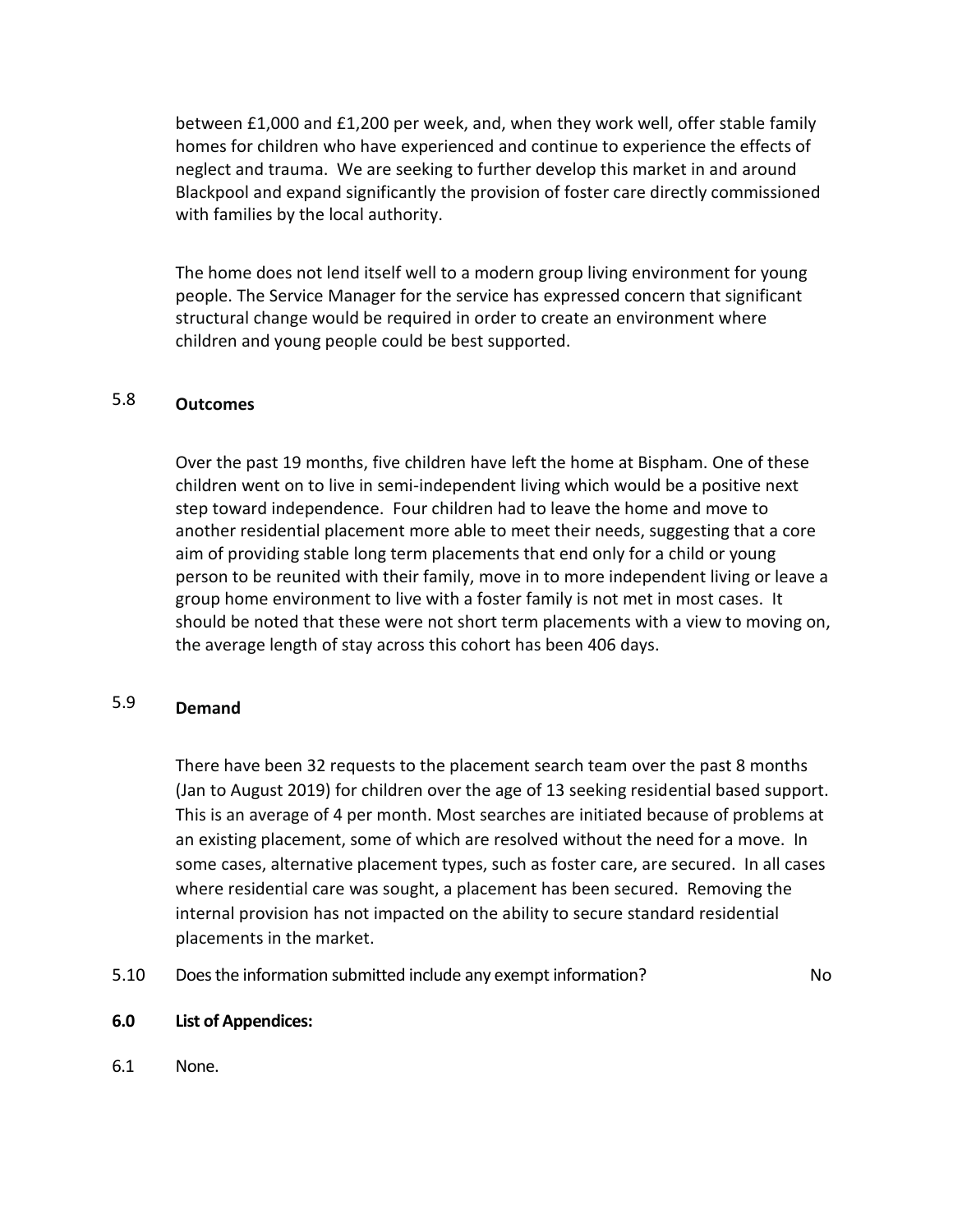#### **7.0 Legal considerations:**

7.1 None.

#### **8.0 Human resources considerations:**

8.1 Staff will be supported through the redeployment process in to other positions available across Children's Services supporting children, young people and families. There would be 11 staff impacted by this change.

#### **9.0 Equalities considerations:**

9.1 Equality Impact assessment has been completed.

#### **10.0 Financial considerations:**

10.1 The home, while not operating, is incurring costs in staffing, who are currently temporarily redeployed across the service. This cost will reduce as these staff are supported in to alternative employment. Redeployment will initially be concentrated on roles that have the potential to reduce placement demand. Any staff savings from natural wastage will also be redirected to services that can help reduce placement demand.

#### **11.0 Risk management considerations:**

11.1 Financial risk of not closing the home – ongoing costs will add to cost pressures in Children's Budget. There is significant reputational risk to operating a home deemed inadequate,

#### **12.0 Ethical considerations:**

- 12.1 The Council would not currently be running any internal long term residential care provision. Short term provision remains within the Council's portfolio.
- 12.2 Fewer than 20% of children's homes is run by a council and according to OFSTED more than a quarter of councils in England have no provision of their own within their boundaries. Blackpool Council would continue to be a council running their own provision despite this proposed change.
- 12.3 In some areas, the provision of long term residential care within the boundaries of the Local Authority does not meet demand. In these areas there is an argument for Councils to run small, family like, homes to provide long term support. This is not the case in Blackpool, where the number of beds available exceeds local demand. This is resource is currently meeting the needs of other local authorities who are placing at a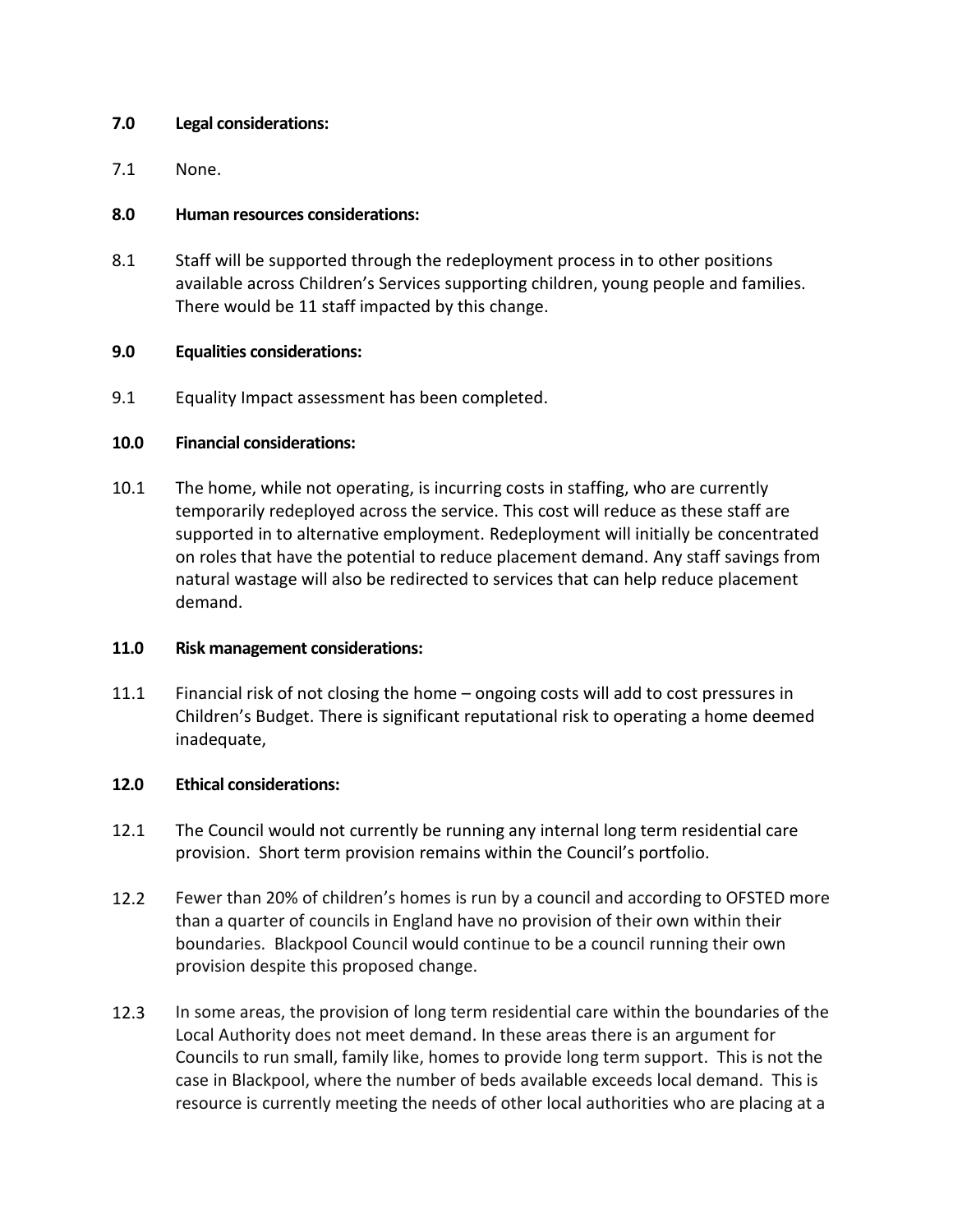distance.

### **13.0 Internal/external consultation undertaken:**

13.1 Impacted staff are in formal consultation.

## **14.0 Background papers:**

14.1 None.

### **15.0 0Key decision information**:

| 16.0 | <b>Call-in information:</b>                                         |         |
|------|---------------------------------------------------------------------|---------|
| 15.4 | If yes, please describe the reason for urgency:                     |         |
| 15.3 | If a key decision, is the decision required in less than five days? | No      |
| 15.2 | If so, Forward Plan reference number:                               | 17/2019 |
| 15.1 | Is this a key decision?                                             | Yes     |

- 16.1 Are there any grounds for urgency, which would cause this decision to be exempt from the call-in process? No
- 16.2 If **yes**, please give reason:

#### **TO BE COMPLETED BY THE HEAD OF DEMOCRATIC GOVERNANCE**

| 17.0 | <b>Scrutiny Committee Chairman (where appropriate):</b> |                 |                |  |  |
|------|---------------------------------------------------------|-----------------|----------------|--|--|
|      | Date informed:                                          | 30 January 2020 | Date approved: |  |  |
| 18.0 | Declarations of interest (if applicable):               |                 |                |  |  |
| 18.1 |                                                         |                 |                |  |  |
| 19.0 | <b>Executive decision:</b>                              |                 |                |  |  |
|      |                                                         |                 |                |  |  |

19.1